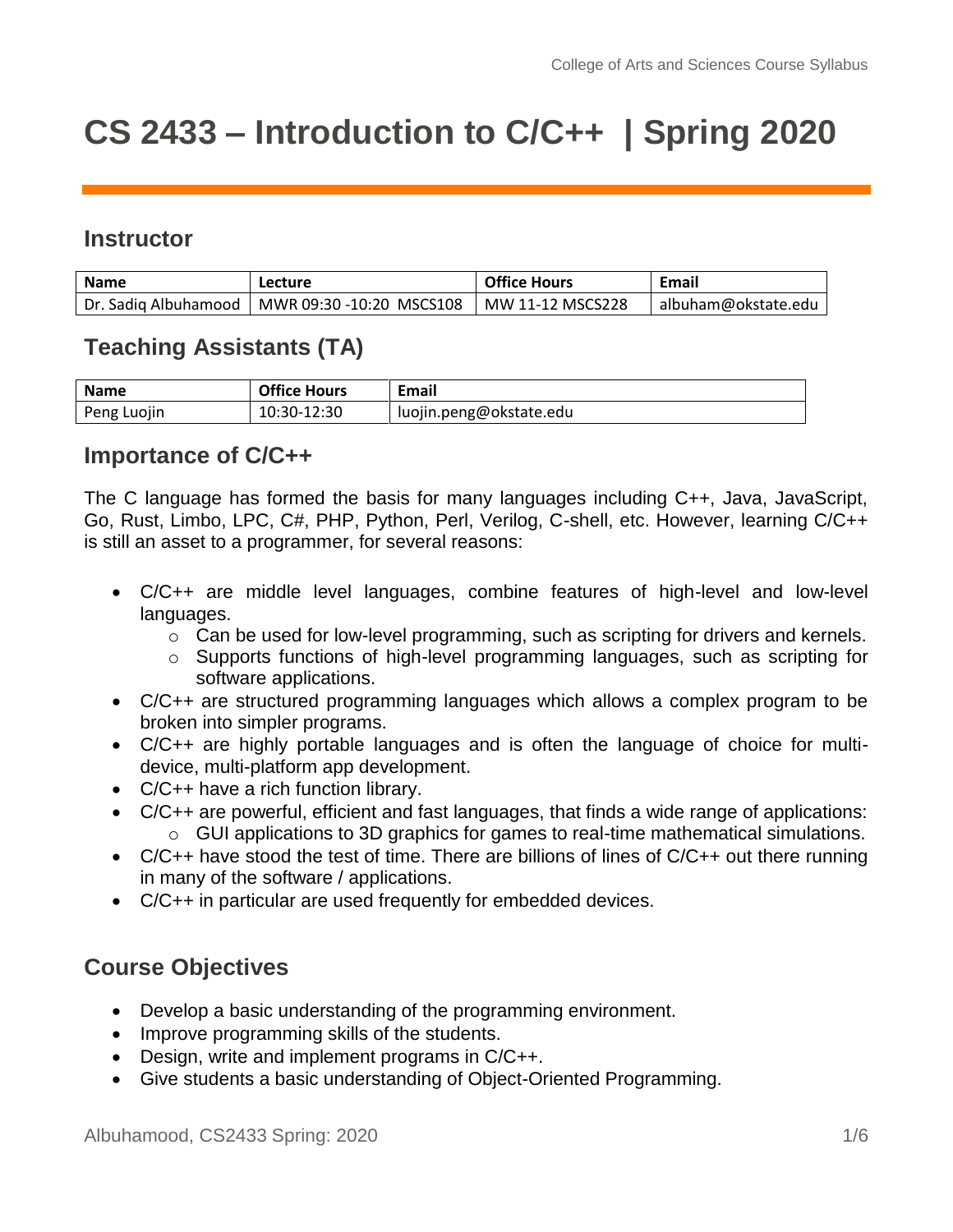**Course Outcomes** By the end of the course, the students will be able to:

- Write good C/C++ code.
- Use good programming style for writing code in C/C++.
- Design C/C++ programming solutions to problems.
- Acquire basic understanding of algorithms.

## **Textbook**

In this particular course an online textbook and assignment system, called zyBooks will be used. Most of the assignments and programs will be covered through zyBooks and zyLabs, so it is a must to subscribe on zybooks. The following is how to subscribe:

- 1. Sign in or create an account at learn.zybooks.com
- 2. Enter zybook code: **OKSTATECS2433AlBuhamoodSpring2020**
- 3. Subscribe:
	- a. Subscription cost is \$77.
	- b. Students may begin subscribing on Dec  $30<sup>th</sup>$ , 2019.
	- c. The cutoff to subscribe is April 18<sup>th</sup> 2020.
	- d. Subscriptions will last until May 15, 2020.

#### **Instructor Response Time**

Response time is 24-48 hours for all student inquiries. Providing grades and/or feedback for assignments will take up to 2 weeks of the assignment due date.

Your emails are important to me. To ensure that I see your email, please make sure to begin the subject line with the course number in square brackets, followed by the message subject; for example: [CS 2433 ] Unable to compile a source code

## **Participation Expectations**

This class will be challenging, and require a significant amount of time. You are, after all, learning a new language. The only way to become proficient is to do a lot of it. The typical rule of thumb is that you should expect to spend 2-3 hours studying the materials. This means that in addition to viewing the lectures, you should plan to spend 6-9 hours per week on average reading the text, writing the assigned programs, and other studying. Some weeks may require even more time than this.

**zyBook** reading of recommended topics and participating in some activities.

**Exercises** are given on most lectures to help improve understandings and be familiar with important skills. It will be in the form of a 15-minute exercise that is open book and open notes and you are encourage to consult with a colleague in solving it.

**Quizzes** are given weekly and some will be given as traditional quiz and some will be online on Canvas. The quizzes will specifically go over points from the week's slides. The quizzes will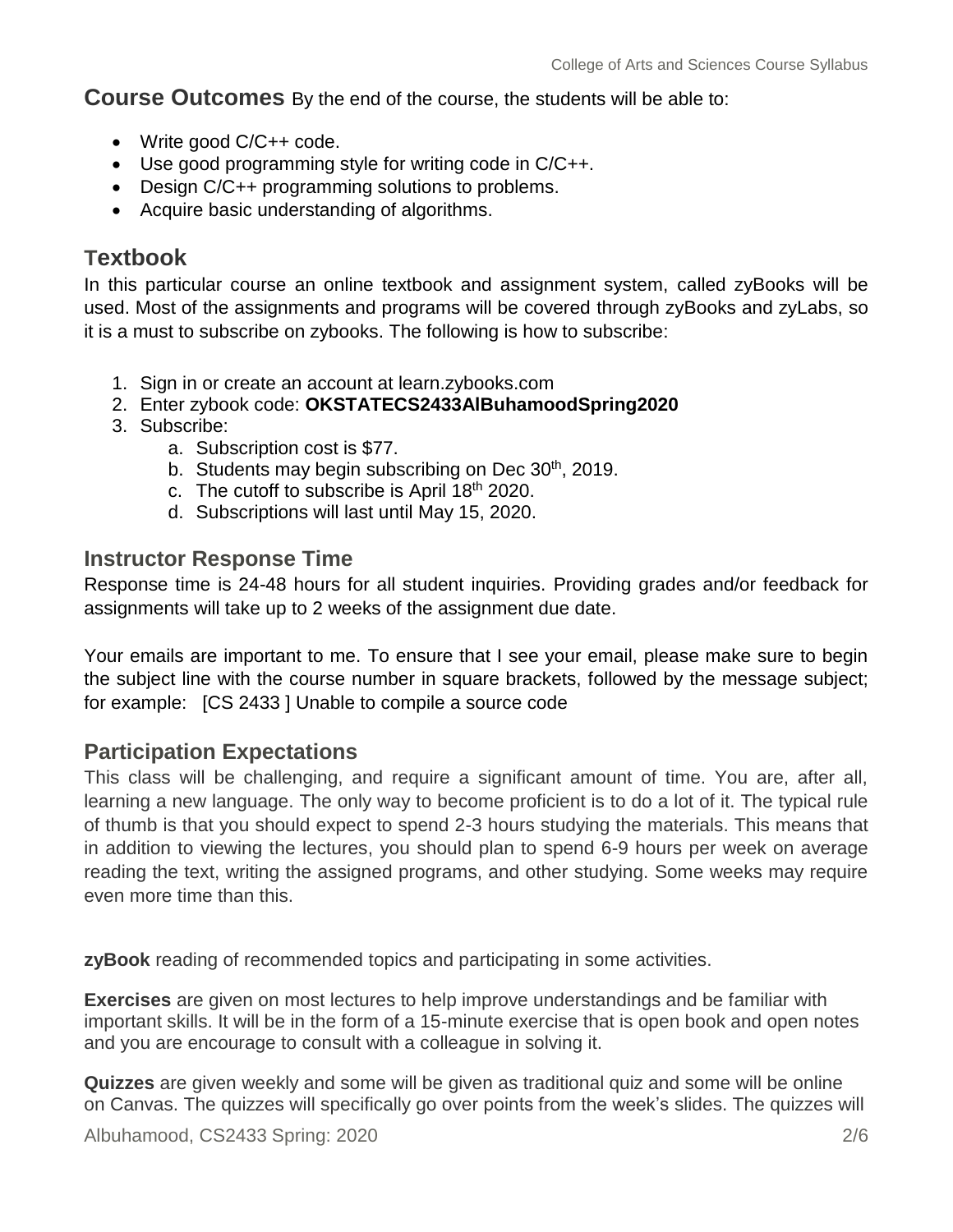be given in class which will be timed at 5 to 7 minutes. If an online quiz is given in class, students are required to do it using a phone or a laptop.

**Lab Assignments (Labs)** are due during the Friday Class. Some labs must be shown to your Teaching Assistant for grading. Some labs will be turned into a zyBook auto grader that will assign the grade. **Labs cannot be turned in late and there will be no grading outside the lab time.**

**Programming Assignments (Programs)** are to be submitted on the designated folder on Canvas. Programs will be evaluated line by line and a score is going to be given based on the logic of the Program and whether it runs and provides the correct output.

**Exams** will be three monthly exams during the semester at the normal lecture time. All of these exams will be held in the lecture hall. A handwritten sheet of notes of two sides is allowed in the exam.

# **Late work policy**

Instructor may accept assignments turned in after the due date with a penalty **(-10% per day)**. **No assignment will be accepted after one week of the due date or** after the answers are published or shown in the lecture.

# **Grading Policy**

Your grade in this course will be calculated according to the completion of the following assignments:

| <b>Assignment</b> | <b>Number</b> | <b>Points</b> | <b>Total</b> | Percentage |
|-------------------|---------------|---------------|--------------|------------|
| <b>Exercises</b>  | 13            | 3             | 39           | 4%         |
| Quizzes           | 13            |               | 91           | 9%         |
| Labs              | 12            | 25            | 300          | 30%        |
| Programs          | 6             | 35            | 210          | 21%        |
| Exams             | 3             | 70            | 210          | 21%        |
| Final             |               | 150           | 150          | 15%        |
| Total             |               |               | 1000         |            |

Final grades will be assigned according to the following scale:

| Grade | <b>Points Earned</b> |
|-------|----------------------|
| A     | >900                 |
| B     | $800 - 899$          |
| C     | $700 - 799$          |
| D     | $600 - 699$          |
| F     | < 600                |

# **Assignment submissions**

Albuhamood, CS2433 Spring: 2020 3/6 Programs must be submitted to Dropbox on Canvas. The code will be inspected for proper style, compiled, and executed on a few test cases. Code may be submitted and passed off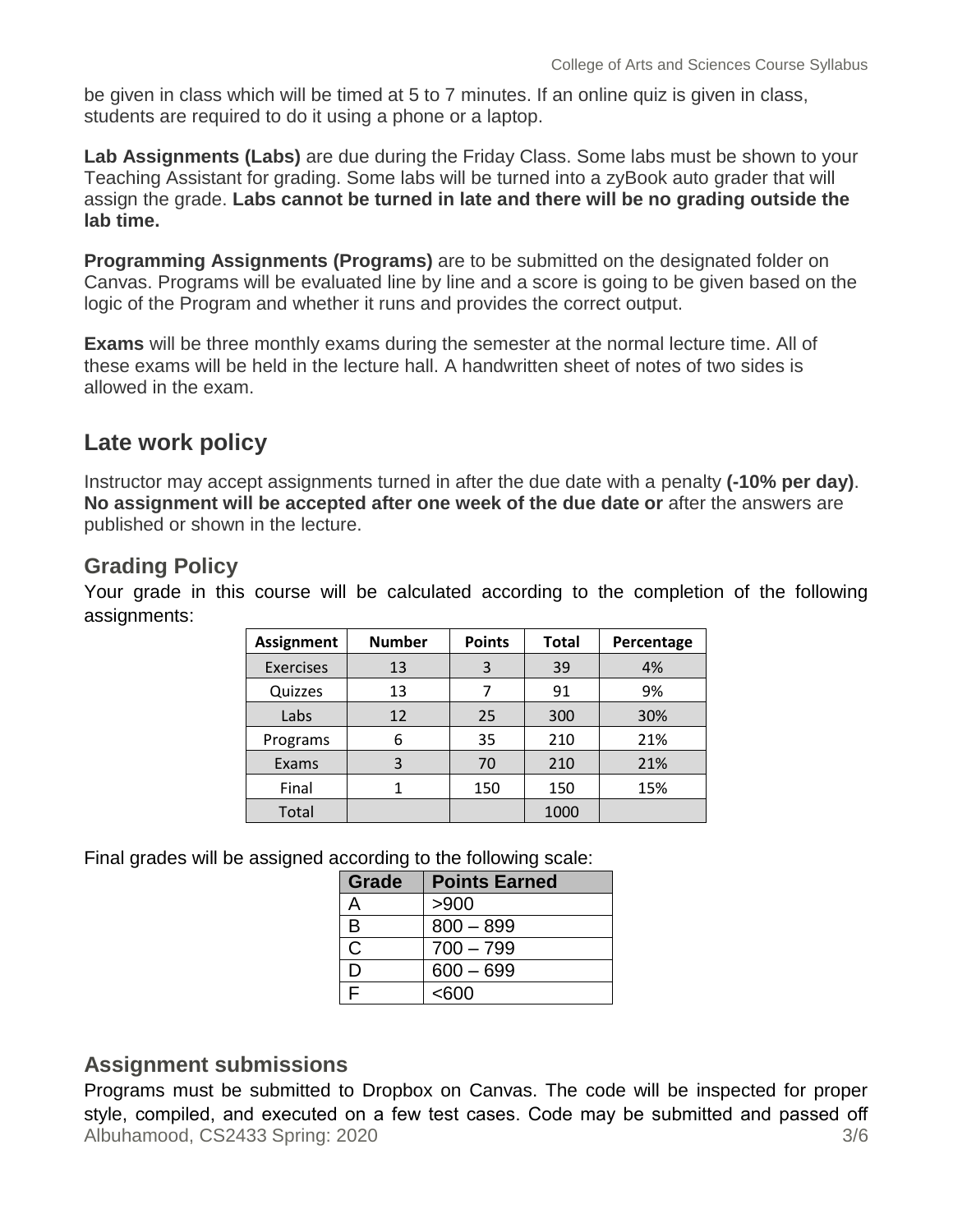multiple times, as long as the Canvas late submission window is open. After the last submission date, all submitted programs will be graded. All submitted source code will be checked for plagiarism. Plagiarized assignment will receive 0.

# **Collaboration**

Discussion of concepts, ideas, and techniques is allowed. After discussion, each student must write up his/her own solution. Copying another person's work, in part or whole, is not allowed. Giving another student your work, in part or whole, is considered cheating as well. If you are unsure whether your collaboration is acceptable, speak with the instructor in advance. The internet is a great place to find out how to do things in Java, and we encourage you to use it for that purpose. However, copying a whole program or assignment, or a large chunk of one, and turning it in as your own work is cheating. Think about the purpose of an assignment. If what you are doing bypasses the purpose of the assignment, then it is probably cheating. Any violation of academic integrity would result in a undroppable grade of zero for that assignment and an additional reduction of one letter grade in the course and a report to the university administration. Major violations will result in a grade of F!.

**Getting Help:** There are quite a few ways to get help in this class. Here are some of them:

- Come to the office hours of the instructor or TAs.
- Free tutoring is available on campus through the Lasso center [\(https://lasso.okstate.edu/tutoring\)](https://lasso.okstate.edu/tutoring).
- If you feel you may want study support, form a study group.
- If you find yourself getting behind, don't just drop out of the class. Instead, come in and discuss your options with the instructor or TAs. Do this early. It's hard to help you if you have missed a third of the semester's work.

# **Development Environment**

The course will use Java as the programming language. Lectures will use version 11 of Java.

- Cygwin compiler from Cygwin.com
- Netbeans [\(https://netbeans.org/\)](https://netbeans.org/) is a helpful tool that can be used to code and detect errors on early stages.

|             | Legends: E=Exercise | L=Lab<br>$Q = Q$ uiz  | P=Program                       |
|-------------|---------------------|-----------------------|---------------------------------|
| <b>Date</b> | <b>Reading</b>      | <b>Topics</b>         | <b>Assignments</b>              |
| 1/13        | <b>Syllabus</b>     |                       |                                 |
| 1/15        | zyBook 1            | Introduction to C/C++ | E1                              |
| $1/17$      |                     |                       | Q1, L1                          |
| 1/20        | <b>MLK DAY</b>      |                       | <b>MLK DAY</b>                  |
| $1/22$      | zyBook 2            | Variables/Assignments | E2, Q2                          |
| 1/24        |                     |                       | L <sub>2</sub> , P <sub>1</sub> |
| $1/27$      | zyBook 3,4          | Branches, loops       | E <sub>3</sub>                  |
| $1/29$      |                     |                       | Q <sub>3</sub>                  |

## **Course Schedule**

Albuhamood, CS2433 Spring: 2020 4/6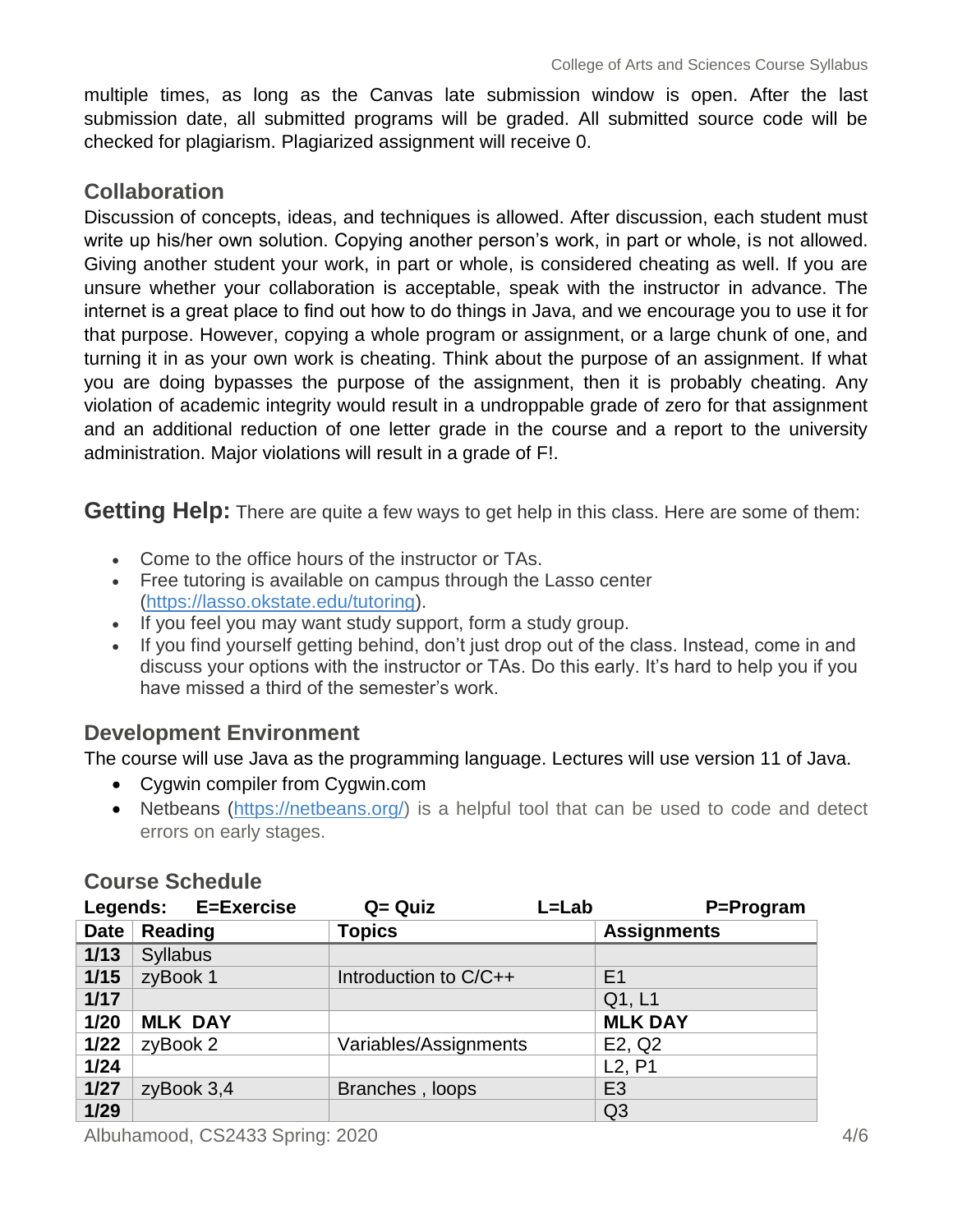| $1/31$ |                                          |                              | L3                               |
|--------|------------------------------------------|------------------------------|----------------------------------|
| 2/3    | zyBook 5                                 | Arrays/Vectors               | E <sub>4</sub>                   |
| 2/5    |                                          |                              | Q4                               |
| 2/7    |                                          |                              | L4                               |
| 2/10   |                                          | <b>Review</b>                | E5, Q5                           |
| 2/12   |                                          | Exam1                        | Exam1                            |
| 2/14   |                                          |                              | L5                               |
| 2/17   | zyBook 6                                 | Functions/methods            | E <sub>6</sub>                   |
| 2/19   |                                          |                              | Q5, L6, P3                       |
| 2/21   |                                          |                              |                                  |
| 2/24   | zyBook 7                                 | Objects /classes             | E7                               |
| 2/26   | 6-weeks grade due                        |                              | Q7                               |
| 2/28   |                                          |                              | L7                               |
| 3/2    | zyBook 8,9                               | Pointers/Streams             | E <sub>8</sub>                   |
| 3/4    |                                          |                              | Q8                               |
| 3/6    |                                          |                              | L8, P4                           |
| 3/9    |                                          | <b>Review</b>                | E9, Q9                           |
| 3/11   |                                          | Exam2                        | Exam2                            |
| 3/13   |                                          |                              | L9                               |
| 3/16   |                                          |                              |                                  |
| 3/18   |                                          | <b>SPRING BREAK!!</b>        |                                  |
| 3/20   |                                          |                              |                                  |
| 3/23   | zyBook10                                 | Inheritance                  | E10                              |
| 3/25   |                                          |                              | Q10                              |
| 3/27   |                                          |                              | L <sub>10</sub> , P <sub>5</sub> |
| 3/30   | zyBook 11                                | Recursion                    | E11                              |
| 4/1    |                                          |                              | Q11                              |
| 4/3    |                                          |                              | L11                              |
| 4/6    | zyBook 12                                | Exception                    | E12                              |
| 4/8    |                                          |                              | Q12                              |
| 4/10   | Last day to withdraw                     |                              | L12, P6                          |
| 4/13   | zyBook 13, 14                            | <b>Templates /Containers</b> | E13                              |
| 4/15   |                                          |                              | Q13                              |
| 4/17   |                                          |                              | L13                              |
| 4/20   |                                          | <b>Review</b>                | E14, Q14                         |
| 4/22   |                                          | Exam <sub>3</sub>            | Exam <sub>3</sub>                |
| 4/24   |                                          |                              | L14                              |
| 4/27   | zyBook 15                                | Searching and sorting        |                                  |
| 4/29   |                                          |                              |                                  |
| 5/1    | <b>Review</b>                            | <b>Final Review</b>          | Practice for the Final           |
| 5/4    |                                          | Final: 08:00 - 09:50         |                                  |
| 5/13   | Final grades due from faculty 05/13/2020 |                              |                                  |

**Disabilities act**: If any student feels that he/she has a disability and needs special accommodations of any nature whatsoever, the instructor will work with you and Student Disability Services, 315 Student Union, to provide reasonable accommodations to ensure that

Albuhamood, CS2433 Spring: 2020 5/6